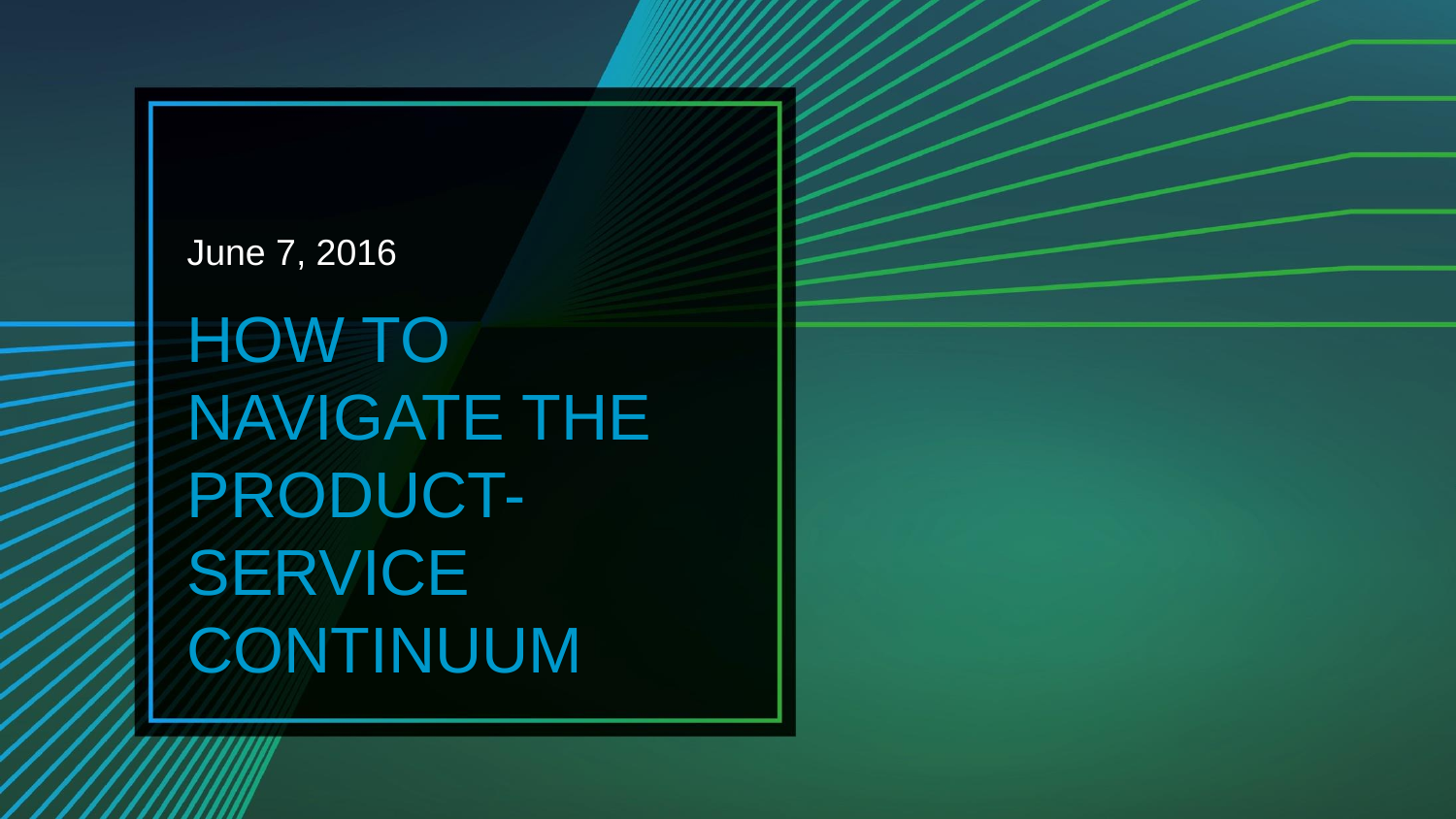### **Introduction**



Engineering and IOT



Fano Bekker Sealed Air Digital Ecosystem Leader



Kevin Bolick Global Director, Sealed Air Digital - IOT and Analytics

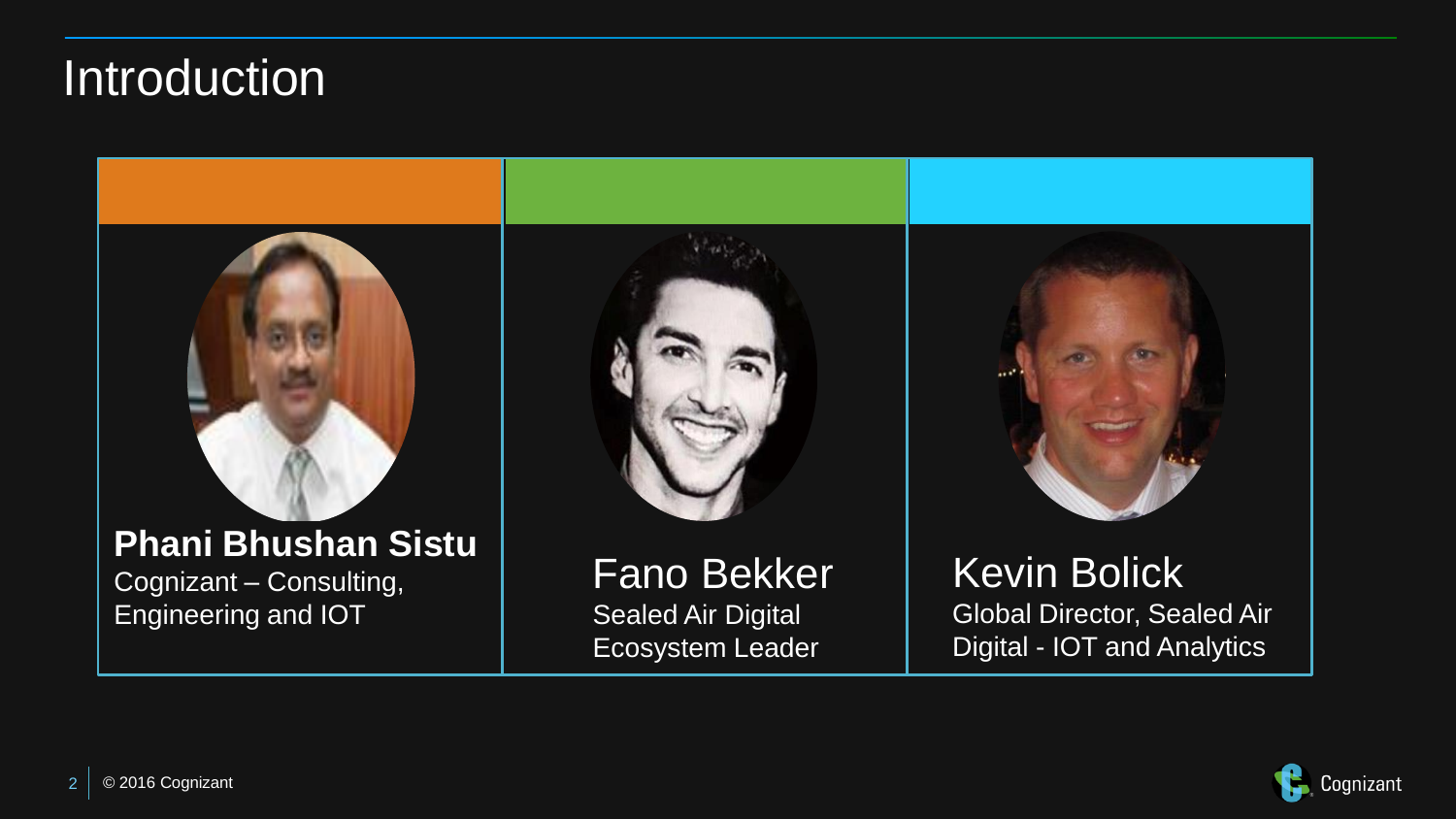### What services do I offer with **Connected Products?**

Where do I **Start**? How to make products **Smarter?**

**How do I go from Lab Scale to Production Scale?** 

How to design Future-Ready (new) products?

**What technologies do I need to build System of Systems?**

How do I ensure **Data Privacy** for customers?

What does it mean to build **Product-Service catalogue?**

How to demonstrate **Value** from data to the customer? How to **Monetize** data?

**What should be the Business Model pay per use, outcomebased, dynamic pricing? How do I**

**How to Build and Incentivize ecosystem? Operationalize IOT?**

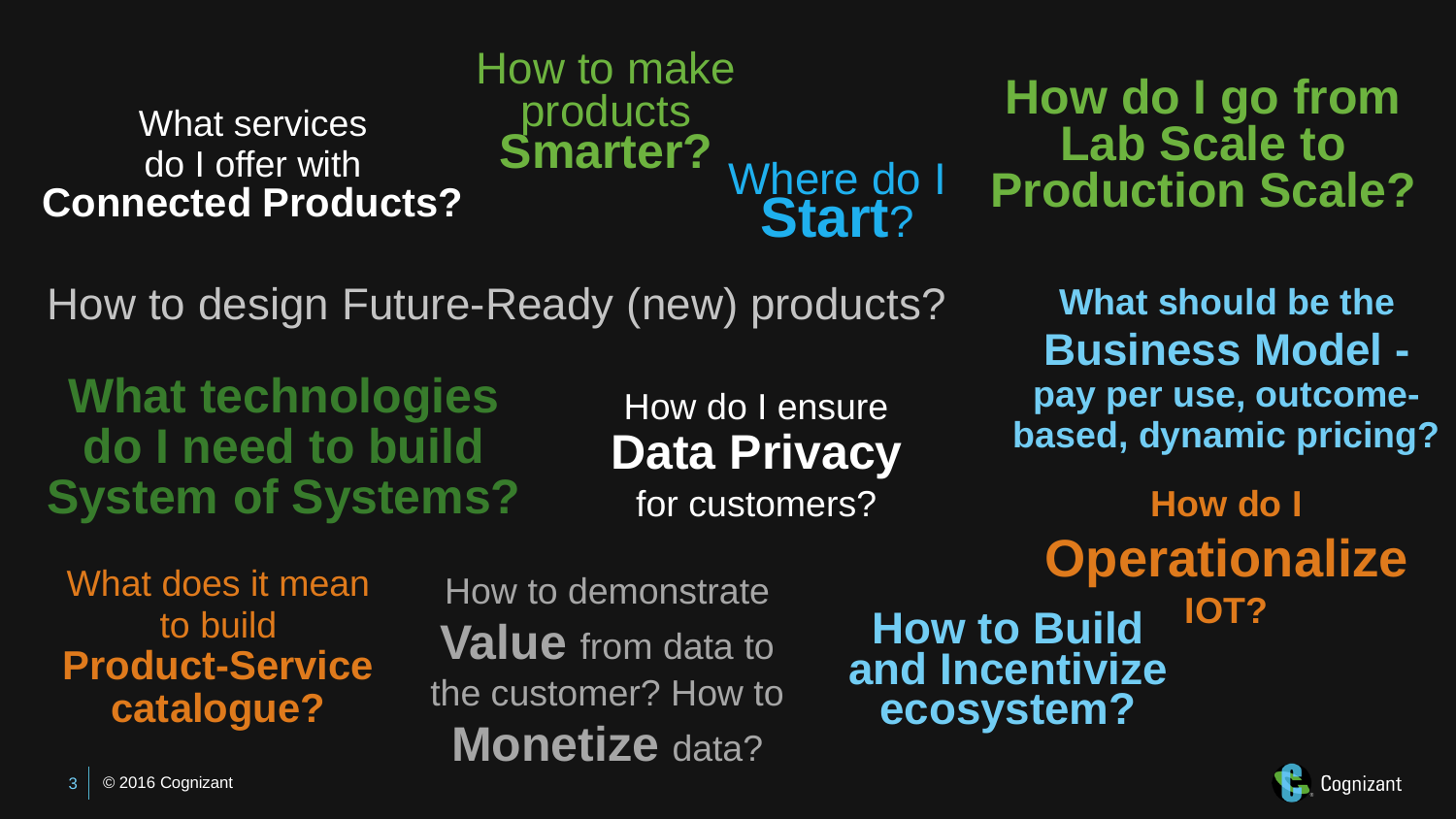### Product-Service Continuum



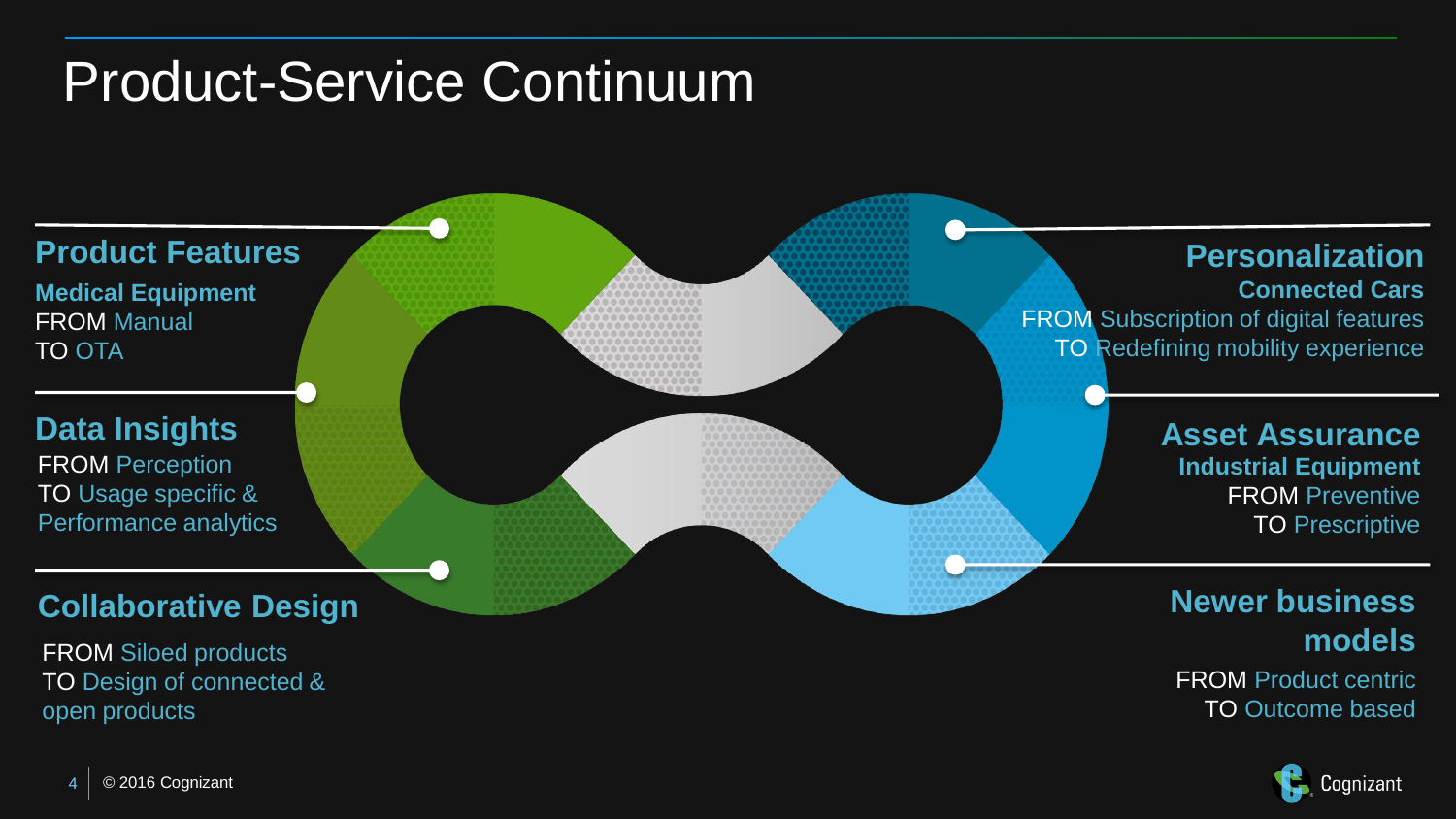### Design Thinking

| <b>Business</b>    | <b>Markets</b><br>Competition,<br>Technology trend,<br>Industry trend                                 | <b>Initiatives</b><br>Targets, Result                                                    |                                                                                                                      | <b>Purpose</b><br>Spread, Vision, VOB                                        | <b>Dimension based</b><br><b>Maturity Assessment</b> |
|--------------------|-------------------------------------------------------------------------------------------------------|------------------------------------------------------------------------------------------|----------------------------------------------------------------------------------------------------------------------|------------------------------------------------------------------------------|------------------------------------------------------|
| <b>Stakeholder</b> | <b>Workforce</b><br>Spread, Skill, Schedule,<br>Productivity                                          | <b>Partners</b><br>Strategic Partnership,<br>Quality, SLA                                |                                                                                                                      | <b>Customers</b><br>Proximity, Co-<br>innovation, Usage,<br>TCO, Social, VOC | <b>Assessment Results</b><br>App1                    |
| <b>Process</b>     | <b>Services</b><br>Analytics, Aftermarket Support,<br>Maintenance, Remote diagnostics                 |                                                                                          | <b>Manufacturing</b><br>Quality Assurance, Production,<br>Intelligence, Compliance Alignment,<br><b>Supply Chain</b> |                                                                              | App2                                                 |
| <b>Product</b>     | <b>Engineering</b><br>Design Process, NPD<br>Process, Feature<br>Enhancement                          | <b>Products</b><br>Intelligence, Updates,<br>Performance, Sensing,<br>Compliance, Safety |                                                                                                                      | <b>Assets</b><br>Lifecycles, Operations,<br>Maintenance                      | Themes +<br><b>Benefit Strategies</b>                |
| <b>Technology</b>  | <b>Platforms/Tools</b><br>Infrastructure, Data,<br>Security, Applications,<br><b>Global Standards</b> | <b>Third Party</b><br><b>Sources</b><br>Weather, GIS, Other                              |                                                                                                                      | <b>Collaboration</b><br>Users, Current<br>Systems, Gaps                      | <b>Transformation</b><br>Roadmap                     |

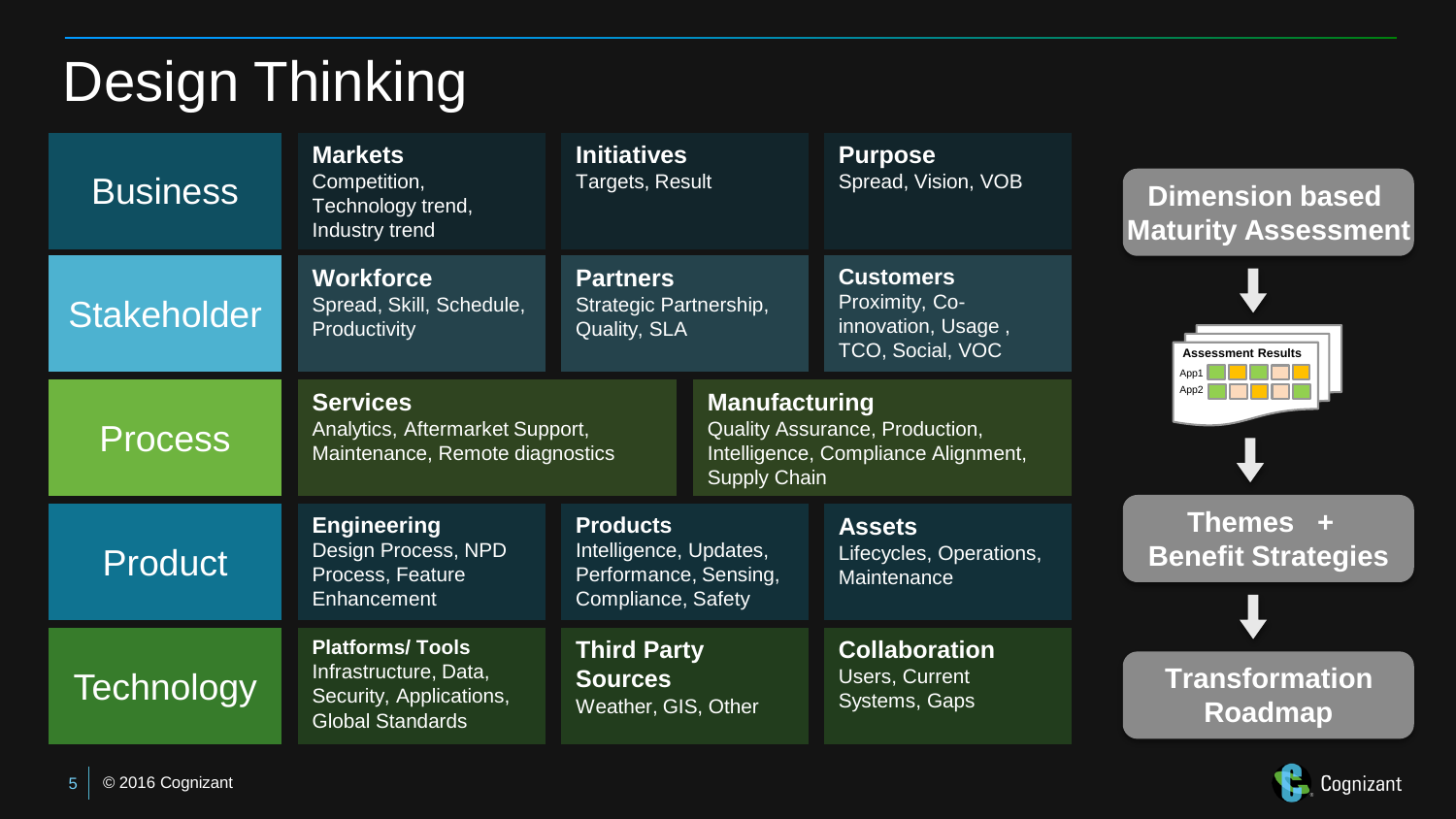

### Product-Service Continuum Journey

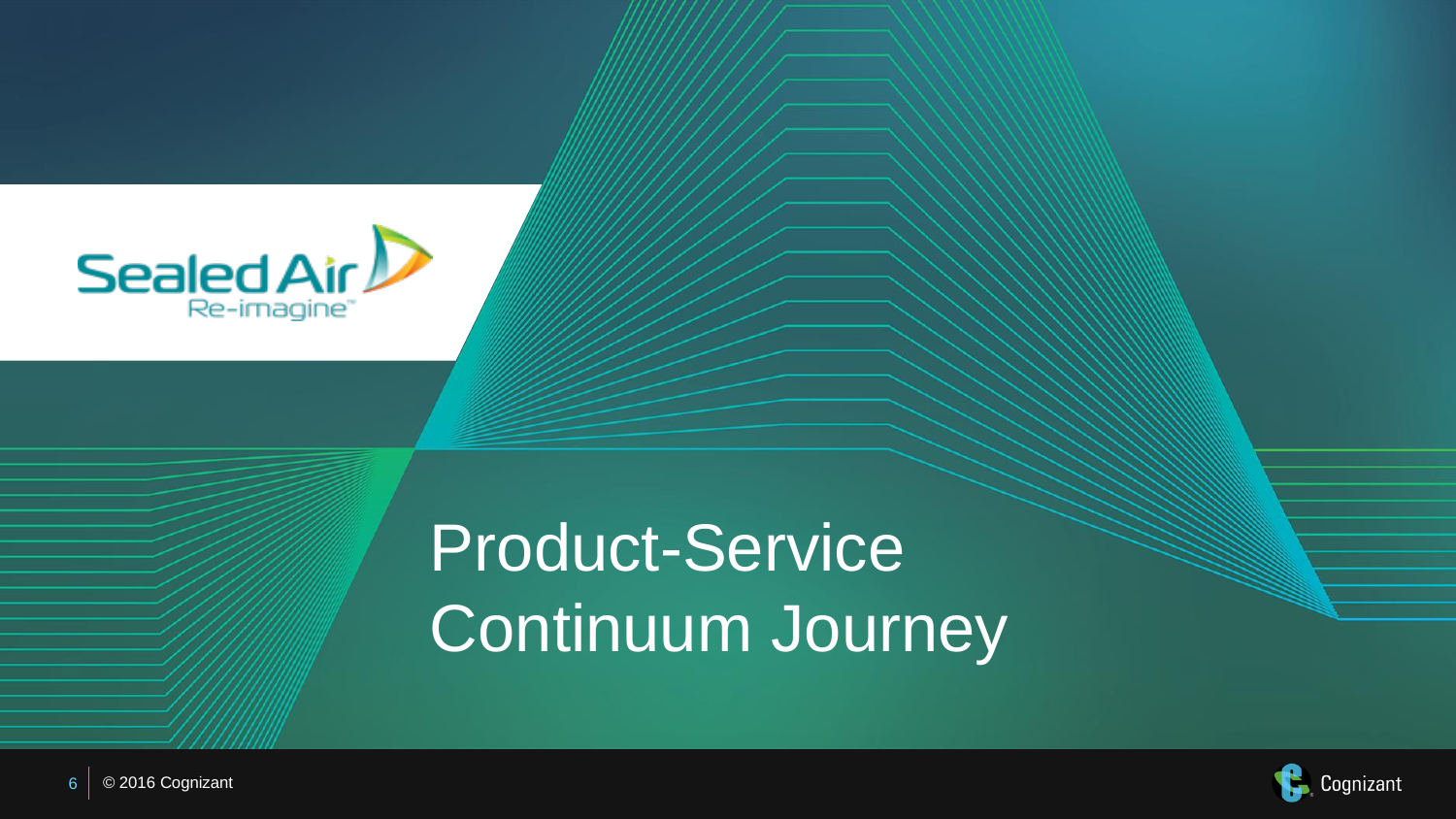### **VISION**

**To create a better way for life**

### **MISSION**

**We Re-imagine™ the industries we serve to create a world that feels, tastes and works better.**

### **WE VALUE**



#### **Uncompromising Ethics**

Every day, we lead with a conscious commitment to always do the right thing.



**Courageous Determination** We are empowered to do what it takes to deliver what we promised.



Sealed Air L

Re-imagine<sup>®</sup>

#### **Ingenious Collaboration**

We nurture a collaborative environment that celebrates insatiable curiosity and diverse ideas.



#### **Purposeful Innovation**

We delight our customers with revolutionary solutions that make them win, and share in the value created.

### Food Care Diversey Care Product Care

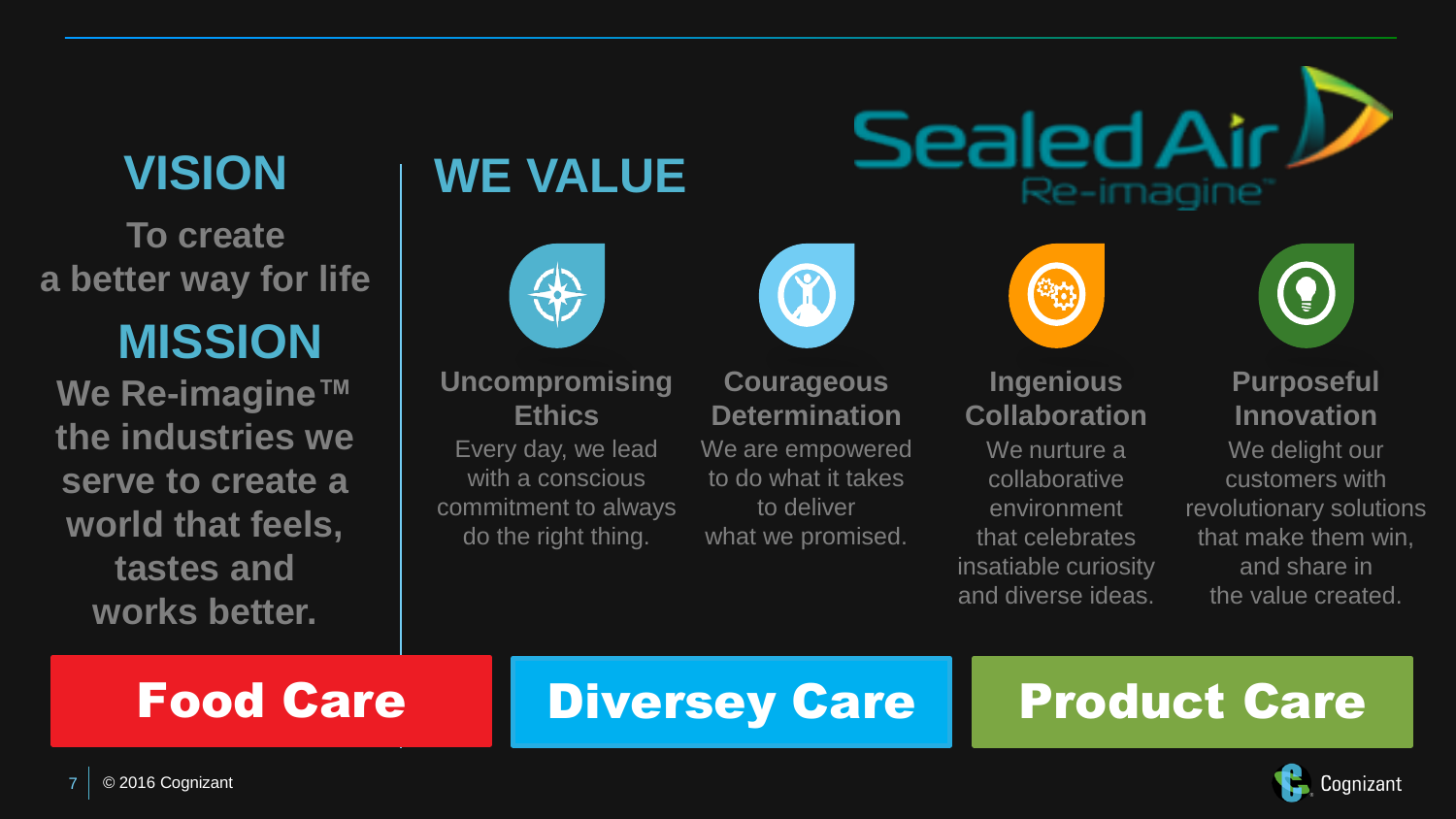### Smart, Connected, Data-Driven Strategies



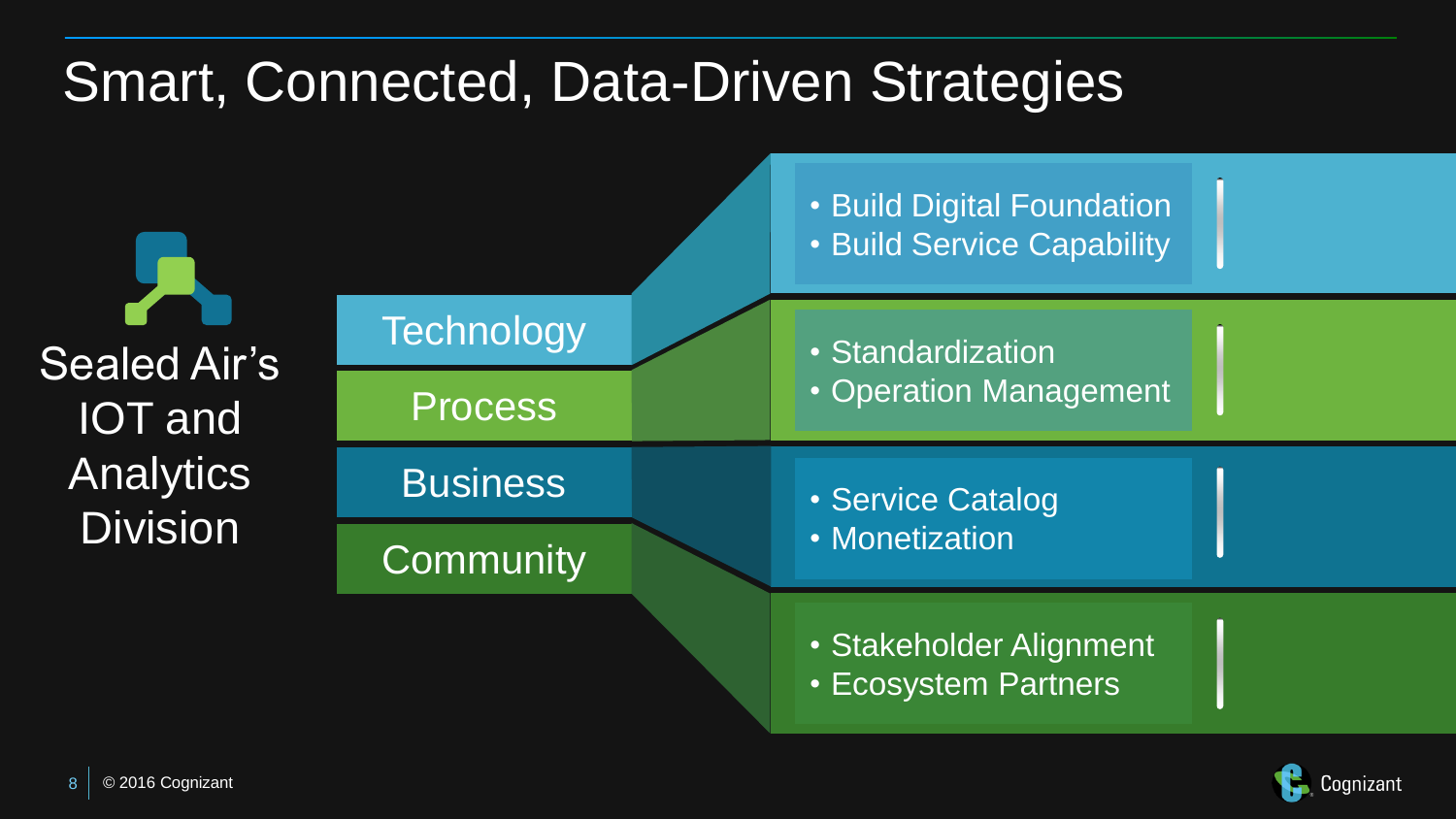### Sealed Air Delivering Product-Service Continuum

### Transform Business Model



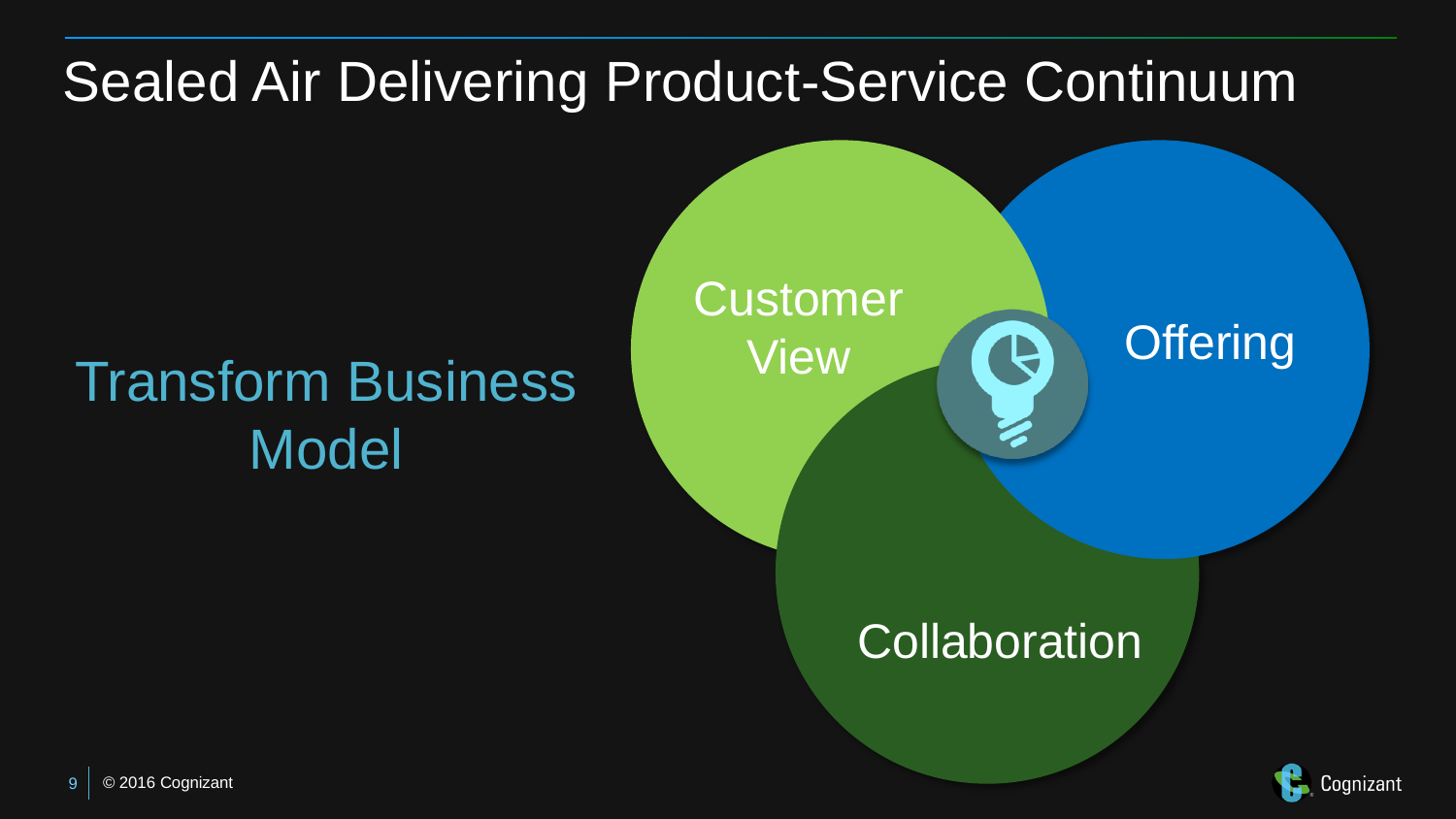

# Visit us @ Booth no: E6